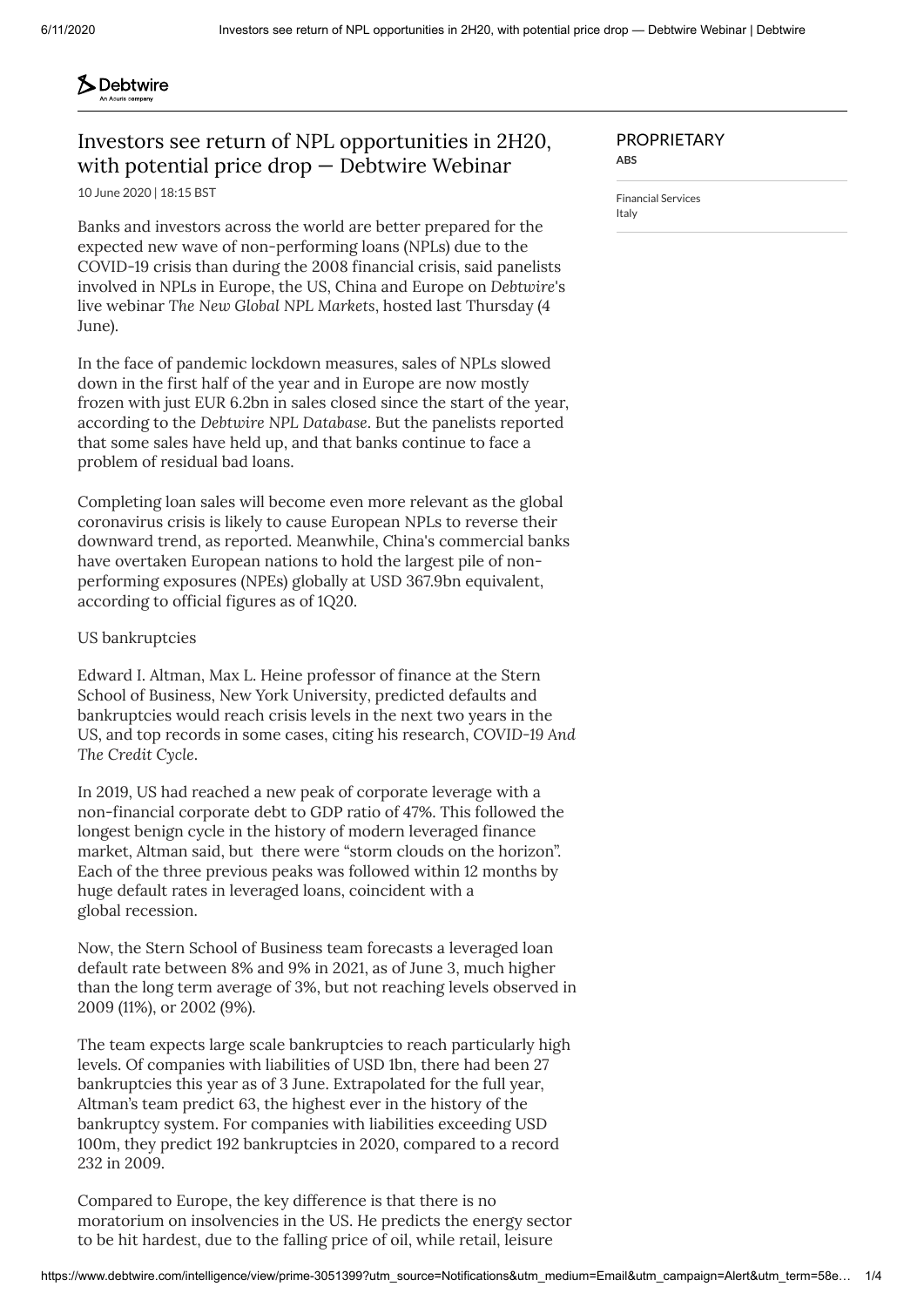and entertainment will also be hit hard by lockdowns and decreased consumer activity.

### European actions

Every country has approached the situation differently, agreed José Brena, global head of distressed asset solutions at UniCredit Group, Italy's largest bank. The two key measures of support for companies in Europe have been through loan moratoria and new lending schemes with direct guarantees from governments, he said. These measures have now peaked, however.

"We are in a lull right now, giving the companies time to settle in and waiting to move to the next stage," he said. "We are in the eye of the storm."

Applications for loan payment moratoria in Italy reached 2.4m for a total value of EUR 260bn, as of 22 May, according to a [statement](https://www.debtwire.com/intelligence/view/prime-3047248) from Italy's ministry of economy and finance. However, Brena said that the number at risk of default is lower, and UniCredit is currently clustering businesses based on this.

While it is premature to specify losses, they are building the bank's resources in preparation. The top four Italian banks set aside EUR 2.6bn in loan loss provisions in 1Q20, compared to EUR 1.2bn in 1Q19, as [reported](https://www.debtwire.com/intelligence/view/prime-3032262). The top four banks in each of the UK, Spain, France, and DACH, set aside EUR 21.5bn in provisions, up from EUR 7bn in 1Q19, according to *Debtwire*'s analysis.

### China's next NPL wave

In China, the new third wave of NPLs will not be as significant as its previous wave, said Ben Fanger, managing director at ShoreVest Capital. Estimates of "real" Chinese NPLs total up to USD 3trn, 10 times the official figure of USD 367.9bn. The estimated total includes "special mention" loans and distressed debt owned by the Asset Management Companies (AMCs).

Deleveraging is still in progess from the second wave , which began around 2015 as a result of a massive increase in lending after the credit crisis. Progress made in regulation, which forced banks to take writedowns and transfer NPLs to bank balance sheets or face fines, will stand the country in good stead, said Fanger. Forebearance means it will take some months for COVID-19 related defaults to be recognised as NPLs, however.

"The fact that China hasn't pulled back on recognition and sale of NPLs is a sign that it's manageable," he said.

A poll of audience members gave insight into market sentiment. There was a clear consensus on where attention would be focused in the next two years, with 62% of the 39 respondents saying Southern Europe, Italy, Spain and Greece. The UK, Germany and France polled at 26%, with the US following at 10% and South America at 6%. No respondents answered China or India.

"Why 0%?" asked ShoreVest's Fanger. "Because the audience is smart."

While China "dwarfs" the rest of the world in terms of transactions, he said, the main participants are local and international investors have yet to get a foothold. There have been immediate special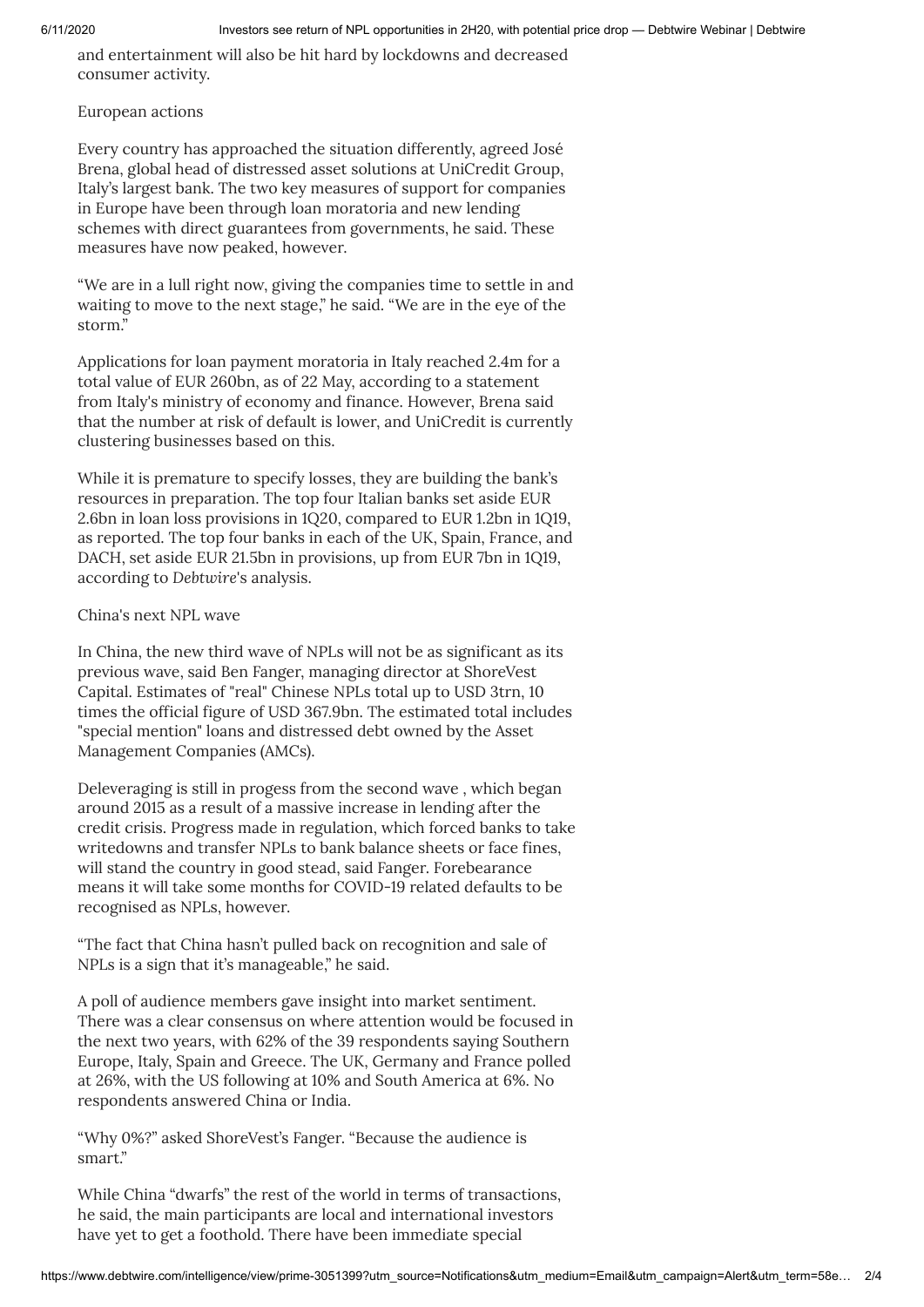situations opportunities, but barriers remain. Language remains the biggest difficulty, and local capability is required to cherrypick enforceable loans.

"When there's a global crisis, everyone headquartered in the US or Europe leaves China," he said. "You can't press buttons and make money safely."

New NPL market activity

Asked when NPL portfolio sales will pick up again, 44% of the 48 respondents said 4Q20. The audience was split though, with 40% answering 1H21, and the rest 2H21.

"We never stopped," said UniCredit's Brena. "For us, nothing has changed."

The bank's six-year NPL reduction programme always seeks the best return for a given portfolio between two strategies, disposal and use of a recovery platform, Brena said. Disposals have made up the bulk of the reduction so far. The bank has five portfolio sales planned and ongoing, with a total gross book value (GBV) of circa EUR 6bn, according to the *Debtwire NPL [Database](https://www.debtwire.com/non-performing-loans)*.

While investors generally have hesitated, the bank's core, largely Italian, investors are seeing the situation as an opportunity, said Brena. With less competition, appraisals are realistically lower but the bank won't sell at prices that don't reflect recoveries, he said. The bank remains committed to its previous target of closing its noncore business, by the end of next year, he said. It totaled EUR 8.1bn of NPEs as of 1Q20, according to the bank's [earnings](https://www.unicreditgroup.eu/content/dam/unicreditgroup-eu/documents/en/investors/group-results/2020/1Q20/UniCredit_PR_1Q20_ENG.pdf) report.

"Where we can find meeting of minds, we will dispose," he said.

Continued investor interest has exceeded expectations during the crisis, agreed Bliss Morris, CEO of First Financial Network (FFN), a digital loan sale platform.

"If I was to project the number of transactions we have been able to successfully execute during this time, I really would not think it would have happened," she said.

On FFN, a large US portfolio was sold in mid-March, with pricing holding up. She was involved in preparing another mixed performing and non-performing portfolio for one of the money centre banks in the US. The portfolio was nationwide, but FFN segregated North-Eastern loans as the virus was spreading very quickly in several states. Over 100 companies were cleared to participate, and the only assets where there was a measurable difference were C&I loans secured by soft collateral.

FFN has also accepted an offer for a large asset in Ukraine, where the Deposit Guarantee Fund, the liquidator of failed banks, was reaching the end of its legislated timetable for selling. A seller in Spain did put a sale on hold, however.

Most participants in the webinar survey (63% of the 41 who answered) expected relatively small decreases in price, up to 20%. More substantial reductions of 20%–40% were expected by 27% of respondents, followed by a mere 10% who expected them to stay the same.